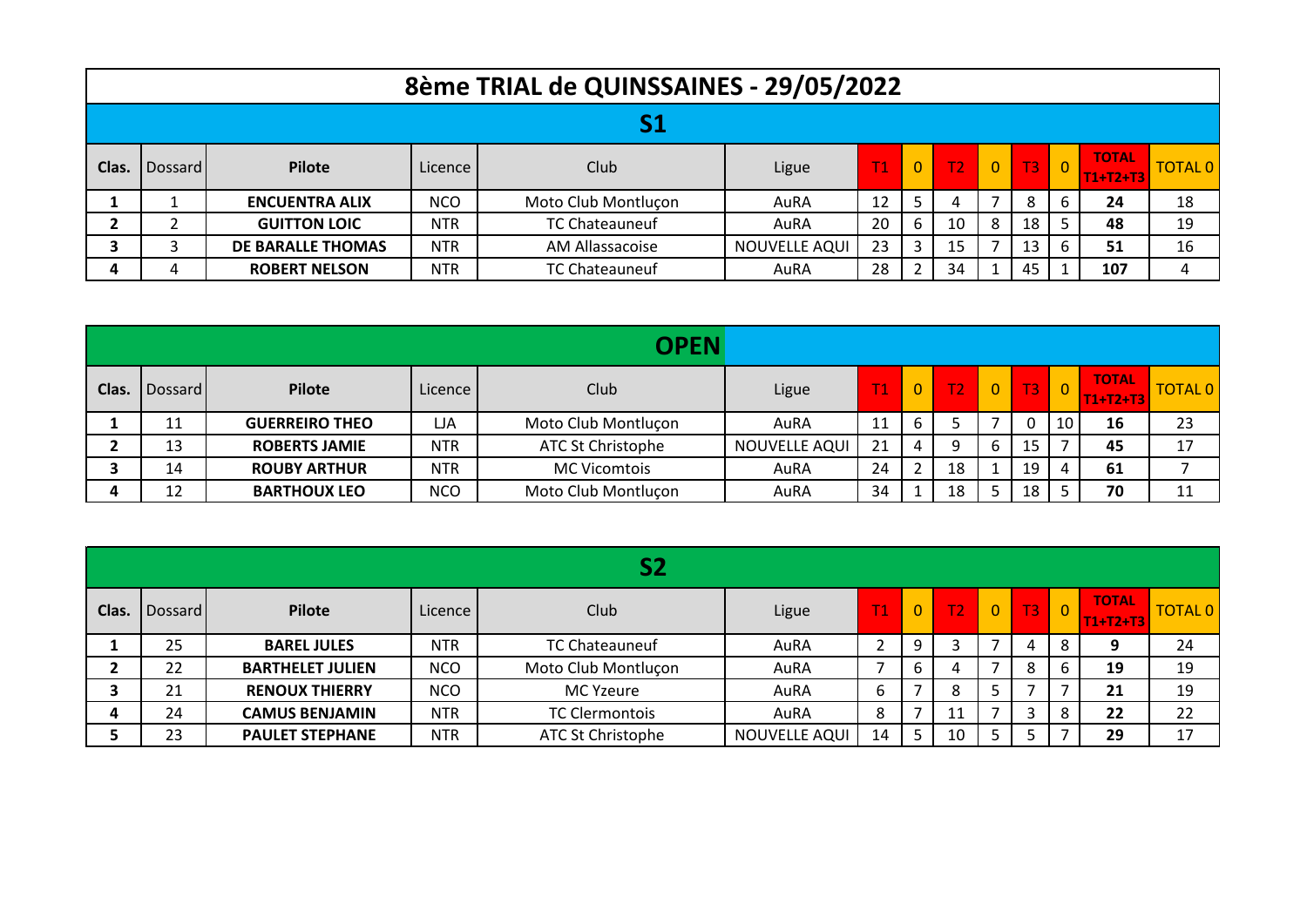|       | 8ème TRIAL de QUINSSAINES - 29/05/2022 |                          |            |                       |               |    |                |    |          |                   |          |                            |                |  |
|-------|----------------------------------------|--------------------------|------------|-----------------------|---------------|----|----------------|----|----------|-------------------|----------|----------------------------|----------------|--|
|       |                                        |                          |            | $S3+$                 |               |    |                |    |          |                   |          |                            |                |  |
| Clas. | Dossard                                | <b>Pilote</b>            | Licence    | Club                  | Ligue         | T1 | $\overline{0}$ | T2 | $\Omega$ | T <sub>3</sub>    | <b>O</b> | <b>TOTAL</b><br>$T1+T2+T3$ | <b>TOTAL 0</b> |  |
|       | 41                                     | <b>DE BARALLE ARNAUD</b> | <b>NTR</b> | AM Allassacoise       | NOUVELLE AQUI | 11 |                |    | 9        | 8                 |          | 21                         | 21             |  |
|       | 40                                     | <b>GROSMOND XAVIER</b>   | LJA        | <b>MONTONCEL RC</b>   | AuRA          | 18 |                | 5  | 6        | 4                 | 6        | 27                         | 15             |  |
| 3     | 36                                     | LE HALPER REMY           | <b>NCO</b> | <b>MC Livradois</b>   | AuRA          | 20 |                | 6  | 6        | $\mathbf{\Omega}$ | 8        | 29                         | 16             |  |
| 4     | 39                                     | <b>CAMUS FABRICE</b>     | <b>NTR</b> | <b>TC Clermontois</b> | AuRA          | 26 | 4              |    |          | 6                 | 6        | 37                         | 17             |  |
|       | 37                                     | <b>PERENO YANNIS</b>     | <b>NTR</b> | TC Chateauneuf        | AuRA          | 17 | 4              | 11 |          | 11                |          | 39                         | 14             |  |
| 6     | 50                                     | <b>KWOLIK LAURENT</b>    | <b>NTR</b> | Moto Club Montluçon   | AuRA          | 22 |                | 15 |          | 14                |          | 51                         | 11             |  |

|              | <b>S3</b> |                         |            |                       |               |    |          |                |                |                |                |                            |                |  |  |
|--------------|-----------|-------------------------|------------|-----------------------|---------------|----|----------|----------------|----------------|----------------|----------------|----------------------------|----------------|--|--|
| Clas.        | Dossard I | Pilote                  | Licence    | Club                  | Ligue         | T1 | $\Omega$ | T <sub>2</sub> | $\overline{0}$ | T <sub>3</sub> | $\mathbf{0}$   | <b>TOTAL</b><br>$T1+T2+T3$ | <b>TOTAL 0</b> |  |  |
|              | 52        | <b>DUBOUCHET CEDRIC</b> | <b>NTR</b> | <b>TCA 73</b>         | AuRA          | 5  |          |                | 9              | 6              | $\overline{7}$ | 12                         | 23             |  |  |
| $\mathbf{2}$ | 51        | <b>DENIS FRANCIS</b>    | <b>NTR</b> | ATC St Christophe     | NOUVELLE AQUI | 9  | 5        | 10             |                |                | 9              | 20                         | 21             |  |  |
| 3            | 53        | <b>TEYPAZ NICOLAS</b>   | <b>NTR</b> | <b>TCA 73</b>         | AuRA          | 10 | 3        | 13             | 4              | 7              | 6              | 30                         | 13             |  |  |
| 4            | 62        | <b>BARILLON NICOLAS</b> | <b>NTR</b> | <b>MC Yzeure</b>      | AuRA          | 18 |          | 5              | ⇁              | 9              | $\overline{7}$ | 32                         | 16             |  |  |
| 5.           | 55        | <b>HARDOUIN FLOREAL</b> | LJA        | Moto Club Montluçon   | AuRA          | 12 | 3        | 12             | 4              | 9              | 6              | 33                         | 13             |  |  |
| 6            | 57        | <b>BAREL FRANCOIS</b>   | <b>NTR</b> | TC Chateauneuf        | AuRA          | 20 | 4        | 12             | 5.             | 6              | 5              | 38                         | 14             |  |  |
|              | 61        | <b>ROBERT LIONEL</b>    | <b>NTR</b> | <b>TC Chateauneuf</b> | AuRA          | 23 | 3        | 19             |                | 14             | 3              | 56                         | $\overline{7}$ |  |  |
| 8            | 59        | <b>CRESPE BENJAMIN</b>  | <b>NTR</b> | TC Chateauneuf        | AuRA          | 25 | 3        | 18             | 4              | 19             | 3              | 62                         | 10             |  |  |
| 9            | 56        | <b>PLANCHON THIERRY</b> | <b>NTR</b> | Moto Club Montluçon   | AuRA          | 32 |          | 14             | 3              | 17             | 2              | 63                         | 6              |  |  |
| 10           | 54        | <b>GUITTON MAXENS</b>   | NJ3C       | TC Chateauneuf        | AuRA          | 25 | 3        | 20             |                | 24             |                | 69                         | 6              |  |  |
| 11           | 58        | <b>LANEURY FABIEN</b>   | LJA        | Moto Club Montluçon   | AuRA          | 28 |          | 24             | 0              | 24             | 3              | 76                         | 5              |  |  |